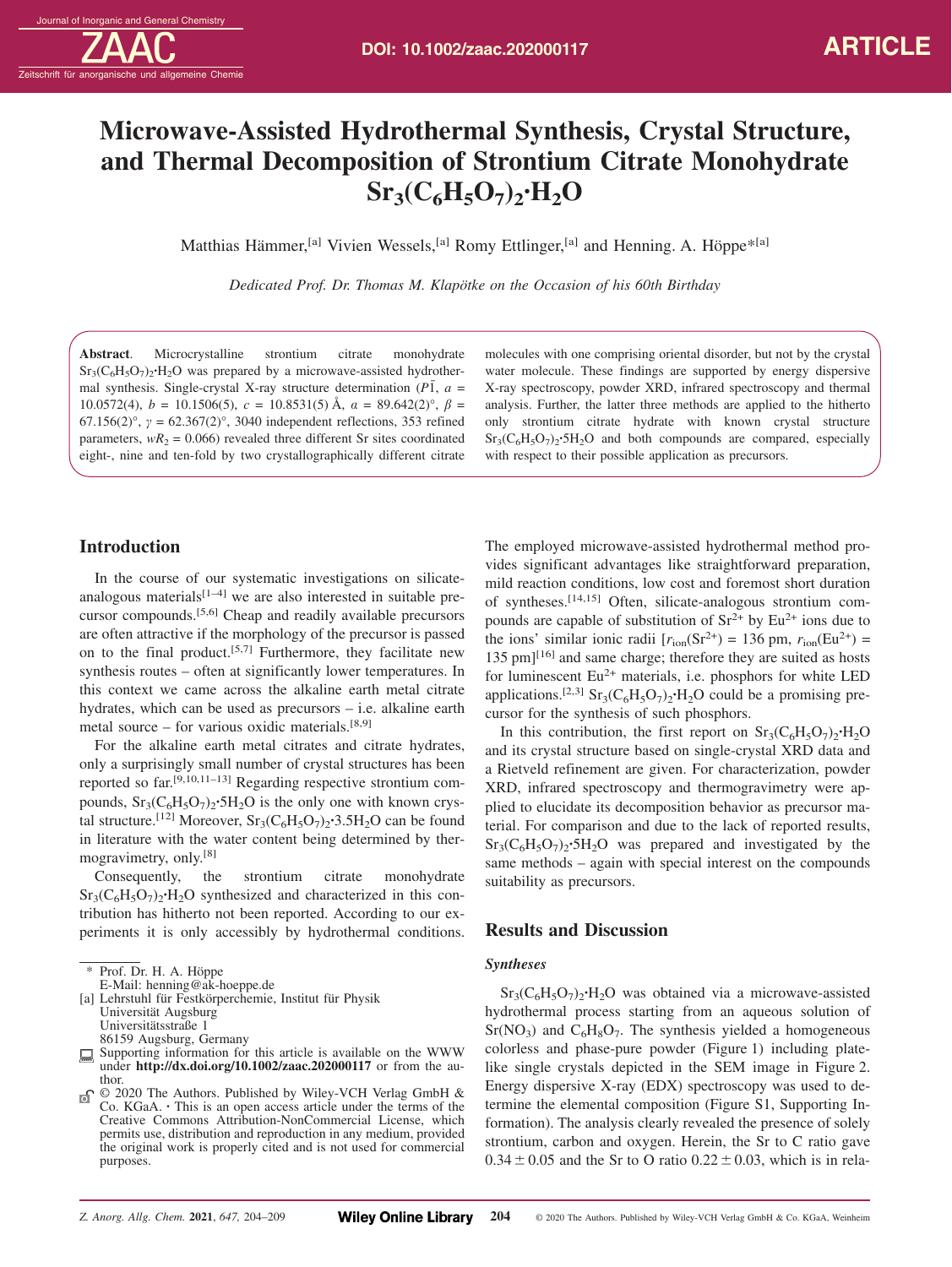zeitschrift für anorganische und allgemeine Chemie

tively good agreement with the calculated ratios of 0.25 and 0.20, respectively. The deviations can be explained by a decreased accuracy of EDX spectroscopy for low atomic number elements such as carbon and oxygen.



**Figure 1.** Rietveld-Refinement of  $Sr_3(C_6H_5O_7)_2 \cdot H_2O$ ; further details can be found in Table S1 (Supporting Information); the comparison of the experimental pattern and a pattern calculated from the results of the single crystal structure determination can be found in Figure S2 (Supporting Information).



**Figure 2.** SEM image of as prepared  $Sr_3(C_6H_5O_7)_2 \cdot H_2O$ .

For comparison,  $Sr_3(C_6H_5O_7)_2 \cdot 5H_2O$  was synthesized via precipitation from an aqueous solution of  $SrCl<sub>2</sub>$  and  $Na<sub>3</sub>C<sub>6</sub>H<sub>5</sub>O<sub>7</sub>$  yielding also a colorless powder. The phase purity of both compounds was confirmed by powder X-ray diffraction (Figure 1, Figures S2 and S3, Supporting Information). Further,  $Sr_3(C_6H_5O_7)$ <sup>2</sup>·5H<sub>2</sub>O was dehydrated yielding a colorless powder which showed no crystalline order in the powder X-ray diffractogram. (Figure S4, Supporting Information) Consequently, only the FTIR spectrum of this sample was used for further interpretation.

## *Crystal Structure*

 $Sr<sub>3</sub>(C<sub>6</sub>H<sub>5</sub>O<sub>7</sub>)<sub>2</sub>·H<sub>2</sub>O$  crystallizes in space group  $P\overline{1}$ . Details of the structure determination are displayed in Table 1 and the crystal structure's unit cell is shown in Figure 3. The three strontium atoms occupy three lattice sites  $Sr(1)$ ,  $Sr(2)$  and Sr(3) and are coordinated by eight, nine and ten oxygen atoms, respectively. The coordination numbers are confirmed by calculations based on the MAPLE concept (Madelung Part of Lattice Energy).<sup>[17–19]</sup> The coordination environments of Sr(1),

 $Sr(2)$  and  $Sr(3)$  are depicted in Figure 4 and Figure S5 (Supporting Information). The  $Sr(1)O_8$ ,  $Sr(2)O_9$  and  $Sr(3)O_{10}$  polyhedra are connected via either three or two common oxygen atoms, respectively. Hence, a three-dimensional network is formed. Due to the orientational disorder of one ligand (see below), Sr(3) is also disordered over two lattice sites with occupation factors of  $83.0(2)$ % and  $17.0(2)$ %, respectively. All Sr–O distances are reasonably close to the sum of ionic radii (Table 2) implying an ionic citrate–Sr bonding. By the citrate groups, Sr(1) is coordinated by two bidentate and four monodentate carboxylate groups, Sr(2) is coordinated by seven monodentate carboxylate groups and two hydroxyl groups, and Sr(3) is coordinated by three bidentate and three monodentate carboxylate groups plus one hydroxyl group in both the majority and the minority variant. The crystal water molecule does not coordinate directly to any Sr atom.

**Table 1.** Crystal data and structure refinements of  $Sr_3(C_6H_5O_7)_2 \cdot H_2O$ determined from single-crystal X-ray diffraction a).

| 659.08                         |
|--------------------------------|
| $0.08 \times 0.04 \times 0.02$ |
| 287(2)                         |
| $P1$ (no. 2)                   |
| 1005.72(4)                     |
| 1015.06(5)                     |
| 1085.31(5)                     |
| 89.642(2)                      |
| 67.156(2)                      |
| 62.367(2)                      |
| 883.85(7)                      |
| $\mathfrak{2}$                 |
| 2.476                          |
| 9.1                            |
| 636                            |
| $Mo-K_{\alpha}; 0.71073$       |
| Bruker D8 Venture              |
| 2.318-24.799                   |
| multi-scan                     |
| 0.6014; 0.7453                 |
| ±11 ±11 ±12                    |
| 30895                          |
| 3040                           |
| 2659                           |
| 353 / 47                       |
| 0.059                          |
| 0.039                          |
| 0.066                          |
| 1.054                          |
| $1.16: -0.88$                  |
|                                |

a) The respective standard deviations are given in parentheses.

The coordination of the three Sr sites by the citrate groups is depicted in Figure S6 (Supporting Information). There are two different citrate groups both in trans/trans conformation, one of these shows oriental disorder; hereby, the substituents at the C-3 atom, i.e. the hydroxyl and carboxyl groups, change their positions in approx. a fifth of all cases as shown in Figure S7 (Supporting Information). This disorder also causes a respective disorder of one strontium atom. The conformation of the citrate anions in this work is in line with reports on alkali metal citrates with this conformation appearing for larger cat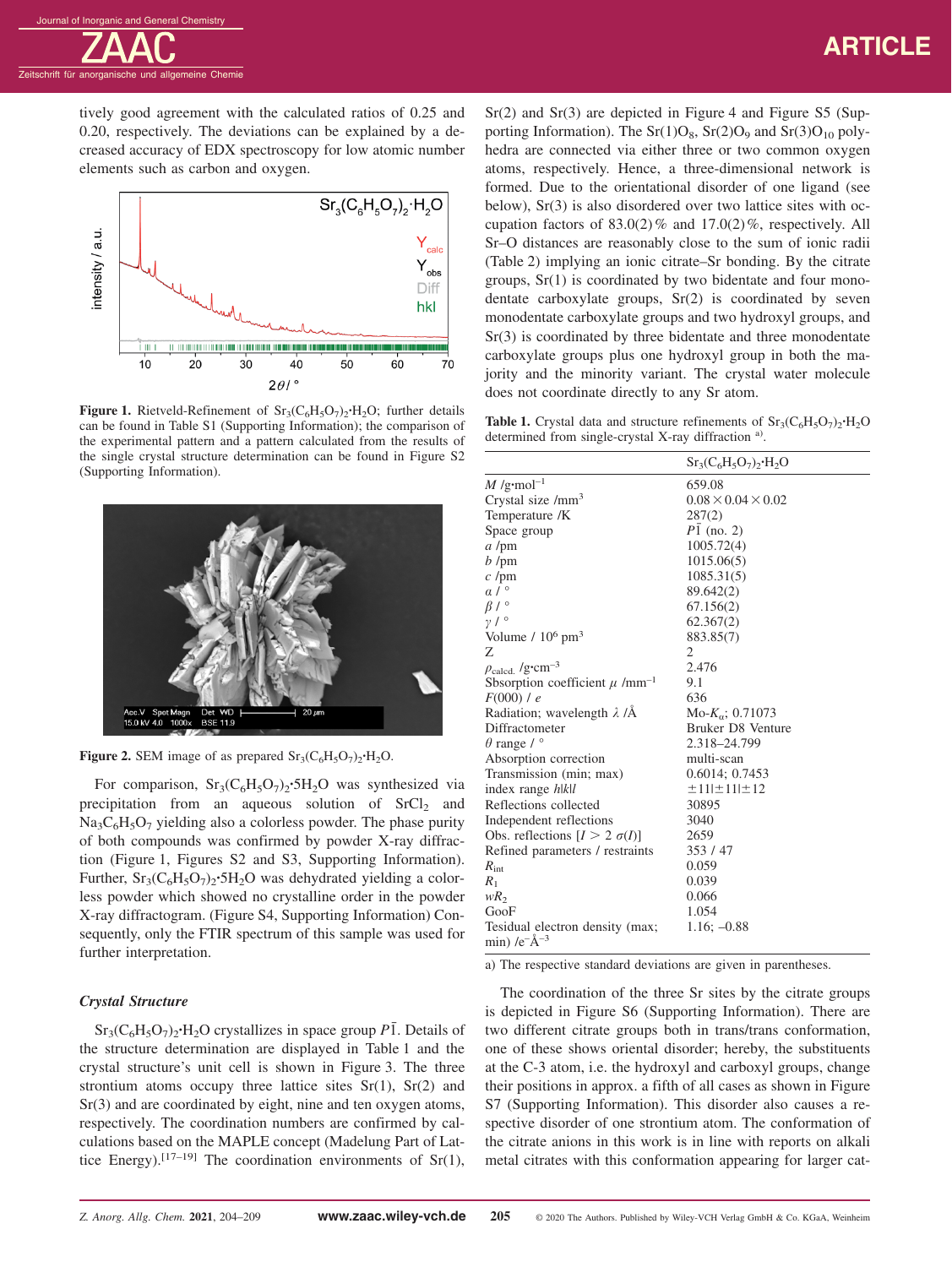zeitschrift für anorganische und allgemeine Chemi



**Figure 3.** Perspective view of the unit cell of  $Sr_3(C_6H_5O_7)_{2} \cdot H_2O$ ; the Sr atoms are shown in light grey, oxygen in red, carbon in black and hydrogen in white; the displacement ellipsoids are set to 60% probability and hydrogen atoms are shown as simple spheres; only the majority component is shown for the sake of clarity.



**Figure 4.** Coordination environments of the  $Sr^{2+}$  cations in  $Sr_3(C_6H_5O_7)$ <sup>2</sup> $\cdot$ H<sub>2</sub>O; the Sr atoms are shown in light grey, oxygen in red; the displacement ellipsoids are set to 60% probability; only the majority components of the orientational disorder are shown for the sake of clarity; the respective representation for the minority variant is depicted in Figure S5 (Supporting Information).

Table 2. Selected interatomic distances (in pm) and angles (in  $\degree$ ) of  $Sr_3(C_6H_5O_7)_2 \cdot H_2O^{a)}$ .

| $Sr(1)-O$                         | $247(1) - 291(6)$     |
|-----------------------------------|-----------------------|
| $Sr(2)-O$                         | $247(5) - 298.2(4)$   |
| $Sr(3)-O^{b)}$                    | $249.7(4) - 278.0(5)$ |
| $Sr(3B)-Oc$                       | $243.9(5) - 279.2(5)$ |
| $\Sigma$ IR $(Sr(1)-O)^{[17]}$ d) | $261 - 264$           |
| $\Sigma$ IR $(Sr(2)-O)^{[17]}$ d) | $266 - 269$           |
| $\Sigma$ IR $(Sr(3)-O)^{[17]}$ d) | $271 - 274$           |
| $C-Oc$ <sup>e)</sup>              | $119(2) - 128.0(8)$   |
| $O-C-O$                           | $122.4(5) - 125.9(7)$ |
| $C-OH$ <sup>f)</sup>              | $137(2) - 145.5(6)$   |
| $C-C$                             | $152(2) - 154(2)$     |
|                                   |                       |

a) The respective standard deviations are given in parentheses. b) Majority component. c) Minority component. d) Range of ionic radii sums due to oxygen with  $CN = 2$ , 3 and 4. e)  $O_c = \text{oxygen}$  as part of carboxylate group. f)  $O_H = \text{oxygen}$  as part of hydroxide group.

ions.[20] In the first citrate group, all three carboxylate groups coordinate one strontium bidentate and two strontium monodentate each. In the majority disorder variant of the second citrate group one carboxylate group coordinates one strontium bidentate and two further strontium atoms monodentate, the second carboxylate group coordinates one strontium bidentate and one monodentate and the third carboxylate group coordinates two strontium atoms monodentate. In the minority variant two carboxylate groups are coordinating one strontium atom bidentate and two strontium atoms monodentate each, while the third carboxylate group coordinates two strontium atoms monodentate. Consequently, there is no non-coordinating oxygen atom in both citrate groups including the disordered variants.

The bond lengths and interatomic angles within the citrate groups depicted in Table 2 agree well with reports on other citrates and citric acid.[20,21] Within the carboxylate groups, the bond lengths are within the sum of ionic radii of  $130 \text{ pm}^{[16]}$ implying a covalent bond alongside with O–C–O angles larger than 120° due to the charge.

The two citrate groups differ in the conformation of hydrogen bonds, too. The first citrate group's hydroxyl group forms a hydrogen bond to the crystal water molecule while the second exhibits intramolecular hydrogen bonds between the hydroxyl group and two carboxylate groups in the majority variant. The shorter distance to one carboxylate group is due to the respective oxygen atom being coordinated by two strontium atoms vs. the other carboxylate group's oxygen atom being bridging three strontium atoms. Further, intermolecular hydrogen bonds from the hydroxyl group to one methylene group of the first citrate group alongside with two hydrogen bonds of carboxylate groups with the crystal water molecule are formed in the majority variant. The minority component forms hydrogen bonds to the crystal water, only. However, the hydroxyl group is involved in the coordination of the strontium atoms. The hydrogen bond conformations are shown in Figure S8 (Supporting Information). Presumably due to the difference in hydrogen bonding, the hydroxyl group and the central carboxylate group lie in the same plane in the first citrate molecule, only.

Consequently, the citrate groups form an own three-dimensional network connected via hydrogen bonds. The complete crystal structure is constructed by the two interpenetrating Sr–O and citrate–water frameworks.

The crystal structure was confirmed by the Rietveld refinement on the powder diffraction data of  $Sr_3(C_6H_5O_7)_2 \cdot H_2O$ summarized in Table S1 (Supporting Information) and displayed in Figure 1. The Rietveld refinement provides a slightly different set of lattice parameters founded on better statistics than the single crystal measurement.

The crystal structure of  $Sr_3(C_6H_5O_7)_2$ <sup>•</sup>5H<sub>2</sub>O was reported by *Zacharias* and *Glusker*. [11] Here, there are also three Sr sites coordinated by 8, 9 or 10 oxygen atoms. The resulting Sr(1)  $O_9$ , Sr(2) $O_8$ , Sr(3) $O_{10}$  polyhedra are connected either via two or three oxygen atoms forming one dimensional chains. The Sr–O distances of 250–278 pm are slightly smaller than the ones found in  $Sr_3(C_6H_5O_7)$ <sup>2</sup> $H_2O$ . The major difference between both structures are the coordinating crystal water molecules in  $Sr_3(C_6H_5O_7)_2 \cdot 5H_2O$ . Sr(1) is coordinated by two bi-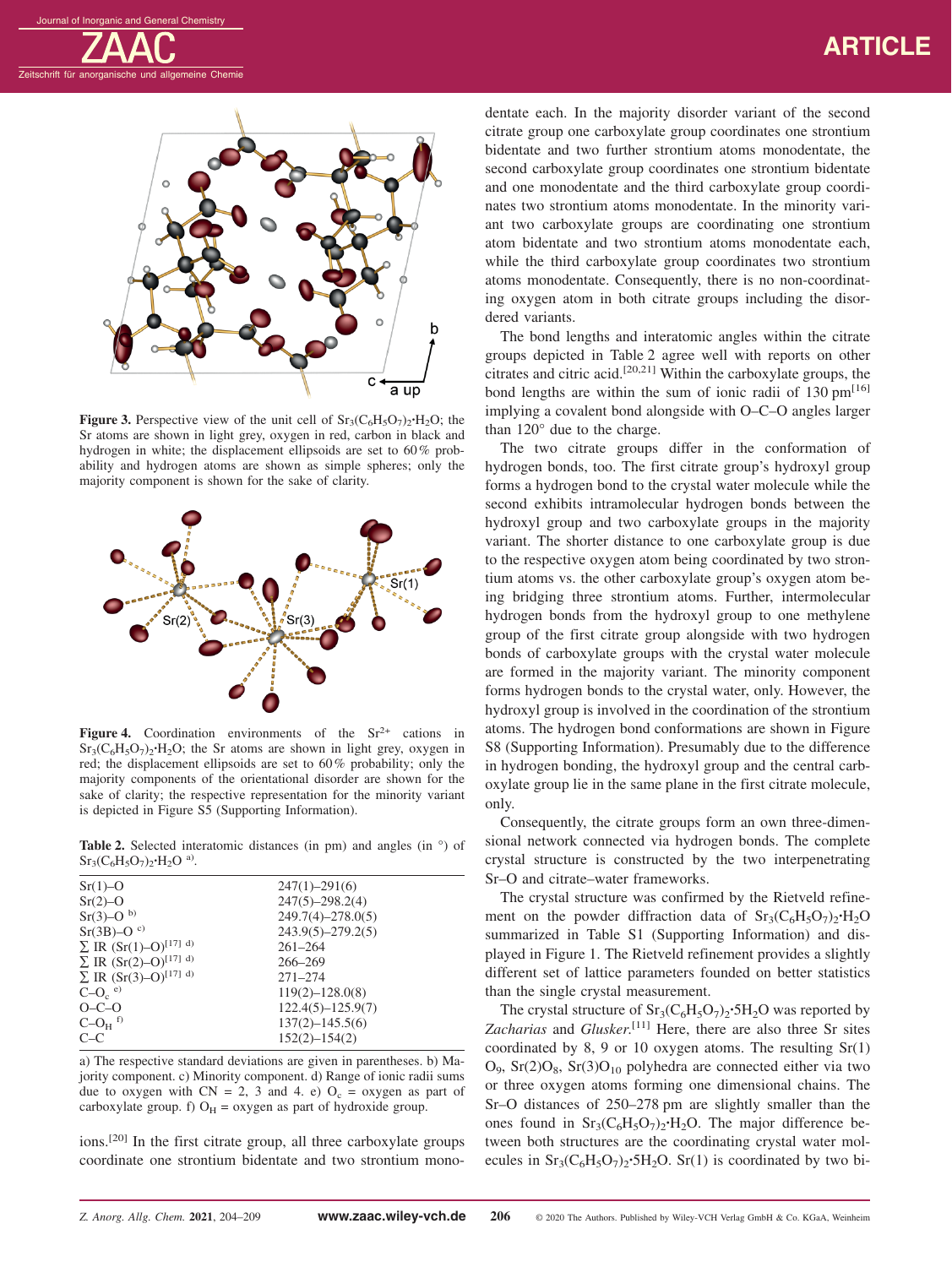

dentate and two monodentate carboxylate groups plus twice by crystal water and by one hydroxyl group. Sr(2) is coordinated by six monodentate carboxylate groups and two crystal water molecules, whereas Sr(3) is coordinated by two bidentate and two monodentate carboxylate groups plus one hydroxyl group and three crystal water molecules. Consequently, both citrate groups have two bidentate and one monodentate carboxylate group with one oxygen atom not coordinating any Sr atom. This oxygen atom is coordinated by hydrogen bonds towards the crystal water molecules.

#### *Vibrational Spectroscopy*

Infrared spectroscopy was performed on both Sr<sub>3</sub>(C<sub>6</sub>H<sub>5</sub>O<sub>7</sub>)<sub>2</sub>·H<sub>2</sub>O and Sr<sub>3</sub>(C<sub>6</sub>H<sub>5</sub>O<sub>7</sub>)<sub>2</sub>·5H<sub>2</sub>O powders as well as on dehydrated  $Sr_3(C_6H_5O_7)_2 \cdot 5H_2O$ . The spectra shown in Figure 5 fit to published reports for similar compounds.[22–26] The presence or absence of crystal water is shown by the OH stretching vibration around  $3400 \text{ cm}^{-1}$ . Consequently, the dehydrated  $Sr_3(C_6H_5O_7)$ <sup>2</sup>·5H<sub>2</sub>O can be treated as  $Sr_3(C_6H_5O_7)$ <sub>2</sub> with a broad weak ν(OH) band remaining between 3400 cm<sup>-1</sup> and  $3200 \text{ cm}^{-1}$  due to hydrogen bonds within the compound. The spectra are dominated by asymmetric carboxylate stretching modes around  $1550 \text{ cm}^{-1}$  and the symmetric carboxylate stretching modes between  $1450$  and  $1400 \text{ cm}^{-1}$ . The COH bending vibrations appear around  $1080 \text{ cm}^{-1}$  in all three spectra. This confirms the formation of  $Sr_3(C_6H_5O_7)_2$  instead of  $Sr_3(C_6H_3O_6)$ <sub>2</sub> after the dehydration together with the  $v(OH)$ bands around  $520 \text{ cm}^{-1}$ . CH<sub>2</sub> bending modes appear between 1330 and 1260 cm<sup>-1</sup> and around 850 and 750 cm<sup>-1</sup>. The weak C–C bending vibrations are located around 2950 and  $1700 \text{ cm}^{-1}$  with the former overlapping with C–H stretching modes. In  $Sr_3(C_6H_5O_7)_2 \cdot 5H_2O$ , the additional band around  $1200 \text{ cm}^{-1}$  is assigned to the additional bending mode within the carboxylate group due to one oxygen atom within the carboxylate group not coordinating a strontium cation. The Sr–O vibrations appear below wavenumbers of  $450 \text{ cm}^{-1}$  with more intensity in  $Sr_3(C_6H_5O_7)_2 \cdot 5H_2O$  than in  $Sr_3(C_6H_5O_7)_2 \cdot H_2O$  due to the shorter Sr–O distances shifting the band above  $400 \text{ cm}^{-1}$  and thus in the measured range.

#### *Thermal Decomposition*

The thermal decompositions of both,  $Sr_3(C_6H_5O_7)_2 \cdot H_2O$  and  $Sr<sub>3</sub>(C<sub>6</sub>H<sub>5</sub>O<sub>7</sub>)<sub>2</sub>·5H<sub>2</sub>O$ , were investigated by thermal analysis. For the monohydrate, the thermogravimetric (TG) curve shows three plateaus (see Figure 6). Firstly, one molecule  $H_2O$  is lost around 150 °C. Between 300 °C and 560 °C two steps overlap. Here, presumably the reactions from strontium citrate to strontium aconitate  $(Sr_3(C_6H_3O_6)_2)$  followed by the decomposition of  $Sr_3(C_6H_3O_6)$  to  $SrCO_3$  occur. The last step between 700 and 880 °C fits well with the decomposition of  $SrCO<sub>3</sub>$  to strontium oxide. The mass losses during the decomposition match well with the expected values of the suggested intermediates (Table S2, Supporting Information) and are in agreement with earlier reports on other alkaline earth citrate hydrates.[9,27–29]



**Figure 5.** Infrared spectra of  $Sr_3(C_6H_5O_7)$ <sup>2</sup>**·H**<sub>2</sub>O,  $Sr_3(C_6H_5O_7)$ <sup>2</sup>**·**5H<sub>2</sub>O and dehydrated  $Sr_3(C_6H_5O_7)_2 \cdot 5H_2O$  labelled  $Sr_3(C_6H_5O_7)_2$ .

Importantly, the first mass loss confirms the composition of the title compound as monohydrate.



**Figure 6.** Thermal analysis of  $Sr_3(C_6H_5O_7)_2 \cdot H_2O$  (top) and  $Sr<sub>3</sub>(C<sub>6</sub>H<sub>5</sub>O<sub>7</sub>)<sub>2</sub>·5H<sub>2</sub>O$  (bottom): the thermogravimetric (TG) curve is shown vs. temperature *T*.

The decomposition of the pentahydrate,  $Sr<sub>3</sub>(C<sub>6</sub>H<sub>5</sub>O<sub>7</sub>)<sub>2</sub>·5H<sub>2</sub>O$ , follows a very similar sequence at almost the same temperatures (Figure 6 and Table S3, Supporting Information). There is no indication of the intermediate formation of the monohydrate during the first dehydration step. The formation of anhydrous  $Sr<sub>3</sub>(C<sub>6</sub>H<sub>5</sub>O<sub>7</sub>)<sub>2</sub>$  agrees well with the FT-IR spectrum of dehydrated  $Sr_3(C_6H_5O_7)$ <sup>2</sup>·5H<sub>2</sub>O (Figure 5). In contrast to  $Sr_3(C_6H_5O_7)_2 \cdot H_2O$ , the step towards strontium aconitate forms a distinct plateau. Furthermore, the mass losses for the formation of  $S<sub>rcO<sub>3</sub></sub>$  and  $S<sub>rcO</sub>$  deviate stronger from the calculated values than for  $Sr_3(C_6H_5O_7)_2 \cdot H_2O$ . This might be due to incomplete decomposition of  $Sr_3(C_6H_3O_6)_2$  as reported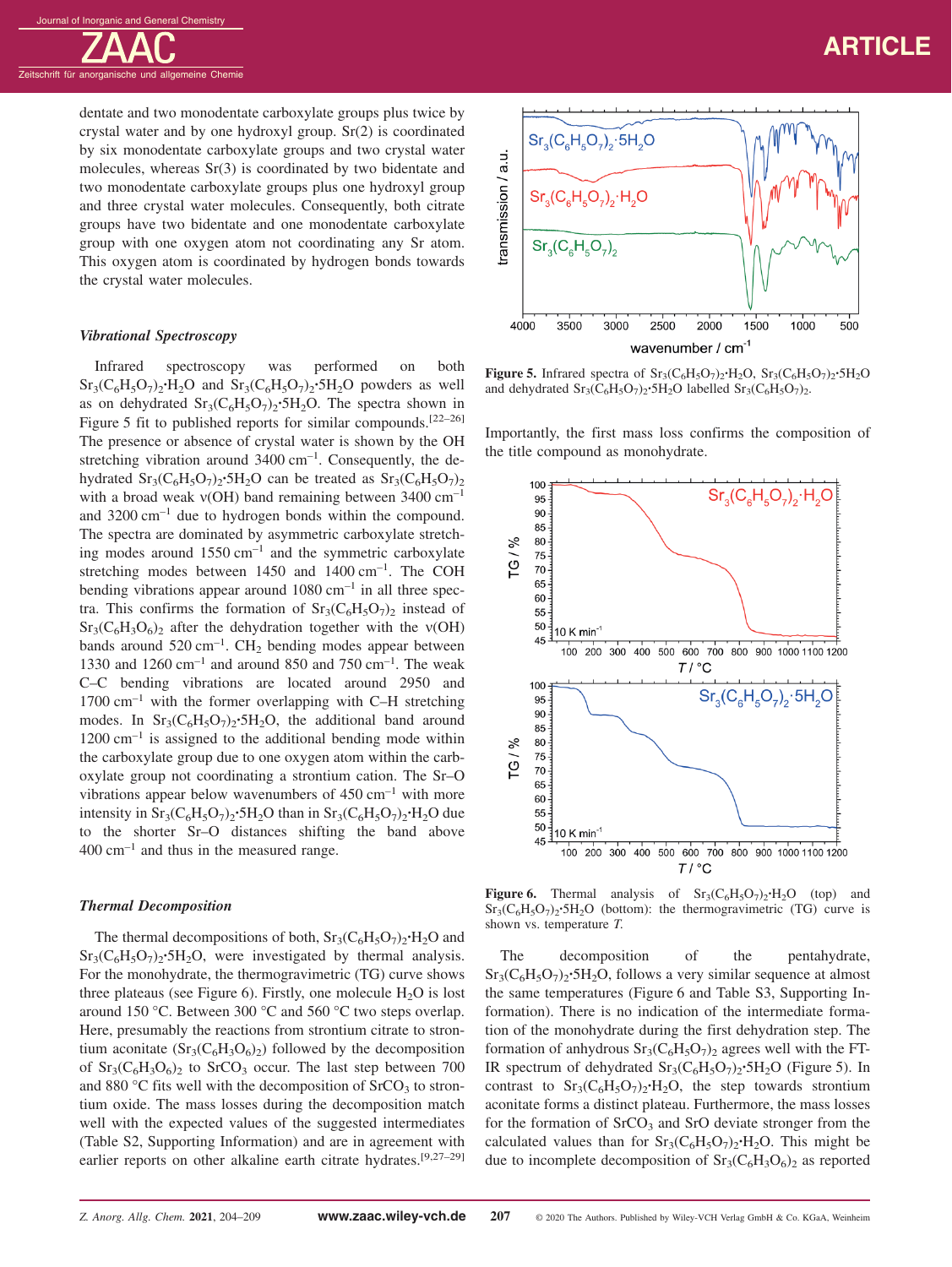Zeitschrift für anorganische und allgemeine Chemie

for respective calcium and barium citrate hydrates<sup>[28,30]</sup> or residual amorphous carbon. The formation of SrO is confirmed by powder X-ray diffraction (Figure S9, Supporting Information). Interestingly,  $Sr(OH)_2$  as final product is a conceivable explanation of the experimentally observed mass loss. But this is in disagreement with literature reporting its decomposition and the formation of SrO above 700 °C and our powder X-ray diffraction results – so it is chemically highly improbable.[31]

# **Conclusions**

In our contribution, strontium citrate monohydrate  $Sr<sub>3</sub>(C<sub>6</sub>H<sub>5</sub>O<sub>7</sub>)<sub>2</sub>·H<sub>2</sub>O$  was prepared for the first time. Microwaveassisted hydrothermal syntheses yielded plate-like microcrystals. The compound was characterized using single crystal XRD, energy dispersive X-ray spectroscopy, powder XRD, vibrational spectroscopy and thermal analysis. The latter three were also applied to the hitherto only strontium citrate hydrate with known crystal structure,  $Sr_3(C_6H_5O_7)_2 \cdot 5H_2O$ .

 $Sr<sub>3</sub>(C<sub>6</sub>H<sub>5</sub>O<sub>7</sub>)<sub>2</sub>·H<sub>2</sub>O$  represents a new structure type with two distinct citrate groups differing in the hydrogen bonding situation and the coordination towards the strontium atoms showing an orientational disorder of one citrate ligand.  $SrO<sub>8</sub>$ ,  $SrO<sub>9</sub>$  and  $SrO<sub>10</sub>$  polyhedra are connected via either two or three common oxygen atoms. The crystal structure is formed by the combination of two interpenetrating Sr–O and citrate–crystal water frameworks.

 $Sr<sub>3</sub>(C<sub>6</sub>H<sub>5</sub>O<sub>7</sub>)<sub>2</sub>·H<sub>2</sub>O$  may be used as a precursor for various strontium compounds. It can be synthesized easily and rapidly by microwave-assisted hydrothermal synthesis with a defined microcrystalline morphology being another advantage of this precursor. The same findings hold for  $Sr_3(C_6H_5O_7)_2 \cdot 5H_2O$ showing very similar thermal behavior. However, the defined crystallinity is not achievable by easy synthesis. The preparation of crystalline anhydrous strontium citrate remains the objective of further investigations.

# **Experimental Section**

**Syntheses:**  $Sr_3(C_6H_5O_7)_2 \cdot H_2O$  **(1)**:  $Sr_3(C_6H_5O_7)_2 \cdot H_2O$  was prepared via a microwave-assisted hydrothermal synthesis. Firstly, 0.2 mmol  $Sr(NO<sub>3</sub>)<sub>2</sub>$  (Fluka, >99%) and 0.2 mmol citric acid  $C<sub>6</sub>H<sub>8</sub>O<sub>7</sub>$  (Bernd Kraft,  $>99\%$ ) were dissolved in 1 mL deionized H<sub>2</sub>O. The solution was filled in a borosilicate glass sample tube (10 mL) after stirring for  $30 \text{ min }$  ( $pH = 4$ ). The tube was sealed, placed in a microwave reactor (CEM, Discover S) and heated to 130 °C at 80 W for 60 min. After cooling to room temperature, the product was separated and washed by centrifugation at 4000 rpm for 10 min two times with deionized water and once with ethanol. Subsequently, the product was dried in a compartment dryer at 65 °C for 24 h and obtained with a yield of 11% with respect to the employed strontium amount.

 $Sr<sub>3</sub>(C<sub>6</sub>H<sub>5</sub>O<sub>7</sub>)<sub>2</sub>·5H<sub>2</sub>O$  (2) was synthesized via precipitation from an aqueous solution. 2.05 mmol SrCl<sub>2</sub>**·**6H<sub>2</sub>O (Merck, >99%) and 1.37 mmol  $Na_3C_6H_5O_7$ **·2H<sub>2</sub>O** (Aldrich, >99%) were dissolved in 50 mL deionized H<sub>2</sub>O and stirred while heating at 100 °C for 30 min. The resulting precipitate was vacuum-filtered along with washing with additional 50 mL  $H<sub>2</sub>O$ , then 50 mL Ethanol and finally dried in air at

ambient conditions yielding 79% with respect to the employed strontium amount.

Furthermore,  $Sr_3(C_6H_5O_7)_2$ **·**5H<sub>2</sub>O (2) was dehydrated. The sample was heated at 160 °C in a corundum crucible inside a tube furnace with 90 mL min–1 nitrogen flow for 12 h with heating ramps of 80 K**·**h–1. Moreover,  $Sr_3(C_6H_5O_7)$ <sup>2</sup>·5H<sub>2</sub>O was heated at 1200 °C in a corundum crucible inside a muffle furnace for 10 h with heating ramps of 200 K**·**h–1 in order to investigate the thermal decomposition product.

**EDX Spectroscopy/SEM:** The elemental composition of solid  $Sr_3(C_6H_5O_7)_2 \cdot H_2O$  (1) was confirmed by energy dispersive X-ray (EDX) spectroscopy with a Philips XL 30 FEG scanning electron microscope (SEM) equipped with an EDAX SiLi detector (average of three measurements).

**Single Crystal Structure Determination:** Suitable single crystals of  $Sr_3(C_6H_5O_7)_2 \cdot H_2O$  were selected for single-crystal XRD under a polarizing microscope. Diffraction data were collected with a Bruker D8 Venture diffractometer using Mo- $K_{\alpha}$  radiation ( $\lambda = 0.7093$  Å). Absorption correction was performed by the multi-scan method. The structures were solved by Direct Methods and refined by full-matrix leastsquares technique with the SHELXTL crystallographic software package.<sup>[32]</sup> During the refinement we recognized a significant residual electron density near Sr(3) pointing towards a disorder; further residual electron densities around the second citrate ligand [C(7)**···**C(12)] confirmed this estimation. Without considering this disorder the  $wR_2$  converged around 0.12; the refinement of the heavy-atom disorder led to the discovery of a further orientation of the second citrate ligand where the substituents at C-3 (hydroxyl and carboxyl groups) are exchanged yielding an orientational disorder of approx. 180°; both orientations were related to each other by SAME and EADP commands, the hydrogen atoms of the minority orientation were refined employing a riding model (HFIX) of the  $CH<sub>2</sub>$  groups and identified by residual electron density for the OH group. Considering this disorder led to  $wR_2$  of 0.066 with volume contributions of 83.0(2)% (majority orientation) and 17.0(2)% (minority). For the majority components of this disorder the hydrogen atoms were refined using residual density of electrons for localization and a reasonable restraint for the length of the O–H bonds.[33] All hydrogen atoms were assigned fixed isotropic displacement parameters equal to  $1.2U_{eq}$  of the bonded oxygen or carbon atom within the OH or CH<sub>2</sub> groups and  $1.5U_{eq}(OW)$  in H<sub>2</sub>O, respectively. Moreover, the occupation of the crystal water molecule was refined freely yielding full occupation within the margins of error – and fixed to full occupation for the last refinements to stabilize the cycles. Relevant crystallographic data and further details of the structure determinations are summarized in Table 1.

Further details of the crystal structure investigations may be obtained from the Fachinformationszentrum Karlsruhe, 76344 Eggenstein-Leopoldshafen, Germany (Fax: +49-7247-808-666; E-Mail: crysdata@fiz-karlsruhe.de, http://www.fiz-karlsruhe.de/request for deposited data.html) on quoting the depository number CSD-1986186.

**X-ray Powder Diffraction:** The  $Sr_3(C_6H_5O_7)_2 \cdot H_2O$  (1) sample was ground and filled into a Hilgenberg glass capillary (outer diameter 0.3 mm, wall thickness 0.01 mm). The data were collected with a Bruker D8 Advance diffractometer with Cu- $K_{\alpha}$  radiation ( $\lambda$  = 1.54184 Å) with a 1D LynxEye detector, steps of 0.02° and transmission geometry.

The  $Sr_3(C_6H_5O_7)_2 \cdot 5H_2O$  (2) sample was measured with a Seifert 3003 TT diffractometer at room temperature in Bragg–Brentano geometry using Cu- $K_a$  radiation ( $\lambda = 1.54184$  Å), a GE METEOR 1D line detec